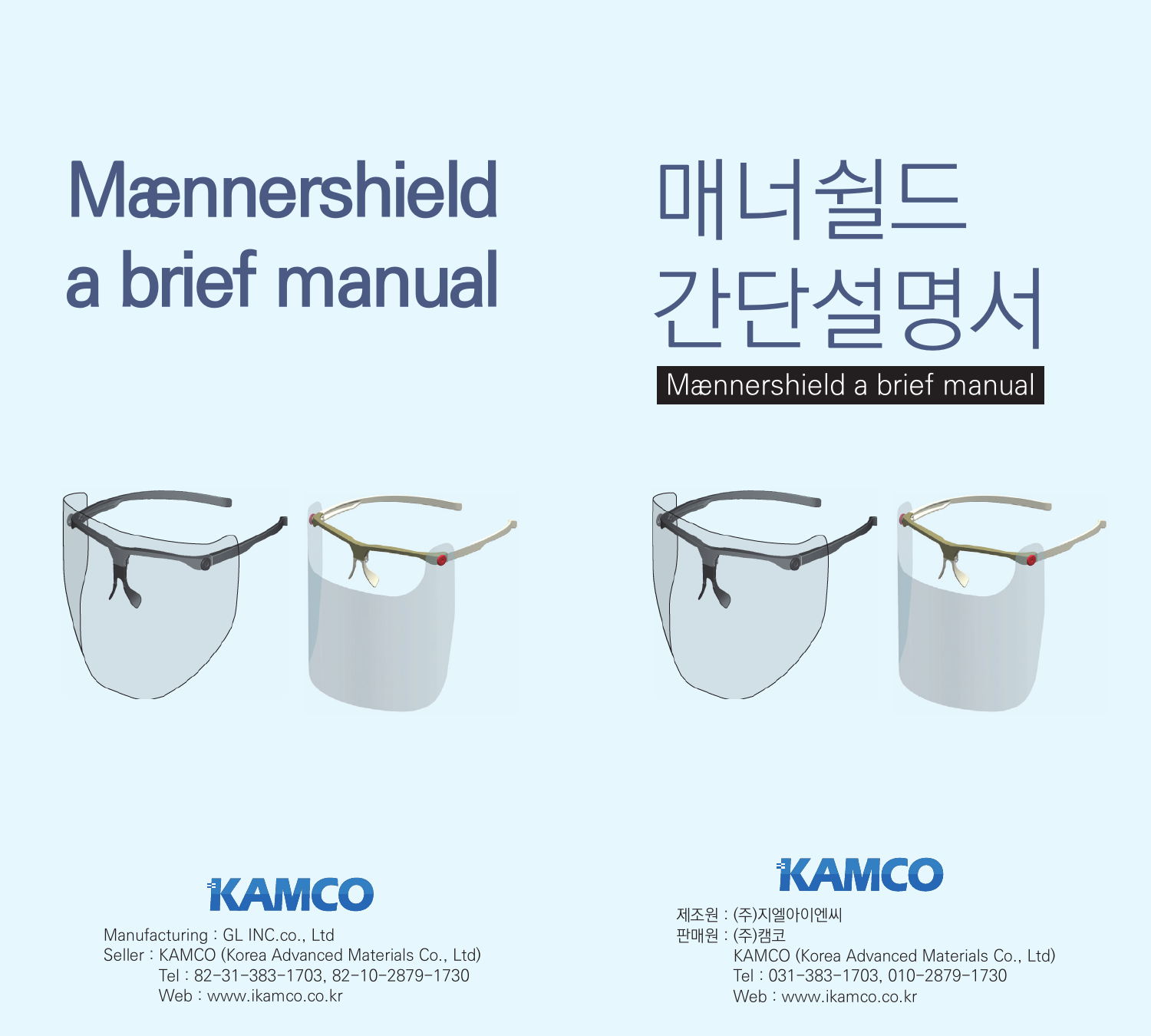# 旧

#### 제품소개

매너쉴드는 일상에서의 비말 감염을 방지하기 위해 일반인이 편안하게 착용할 수 있도록 안경 타입으로 설계된 상품입니다. 매너쉴드 안경프레임은 '에코젠'이라는 친환경 소재를 사용하고, 쉴드의 필름은 에코젠과 광학용 PET를 사용합니다.

#### 제품 특징

#### 눈피로도 감소를 위한 시야개방형 (오픈형) 쉴드필름 제공

비말 감염의 방지를 위하여 쉴드 필름을 '전면형 (대형)'과 '오픈형 (소형)', 두 종류를 지급하여 사용 환경에 맞게 착용할 수 있습니다. 얼굴 전체를 비말로부터 보호하는 '전면형 (대형)'은 장시간 착용시 눈에 피로감을 줄 수도 있으므로 상황에 따라 '오픈형 (소형)'과 병행하여 사용하면 안전하고 편안하게 장시간 사용할 수 있습니다.

#### 김서림 방지코팅

김서림 방지 코팅으로 입김에 의한 김서림이 발생하지 않습니다. 기온차에 의한 김서림도 방지할 수 있는 양면 코팅된 상품도 추가 구매할 수 있습니다.

#### 안경착용자를 위한 설계

안경 착용자와 비착용자 모두 편하게 사용할 수 있도록 안경어댑터와 코받침을 제공합니다.

#### 흘러내림 방지

사용자의 편의에 맞게 제품을 조절하여 사용할 수 있도록 이어후크를 제공합니다.

#### 인체공학적 초경량 디자인

매너쉴드의 무게를 경량화하여 장시간 착용에도 편안하게 사용할 수 있습니다. (오픈형 (소형) : 18g, 전면형 (대형) : 24g)

구매링크 : https://store.coupang.com/link/marketinsight, 제품명 : 매너쉴드 구매링크 : https://store.coupang.com/link/marketinsight, 제품명 : 매너쉴드

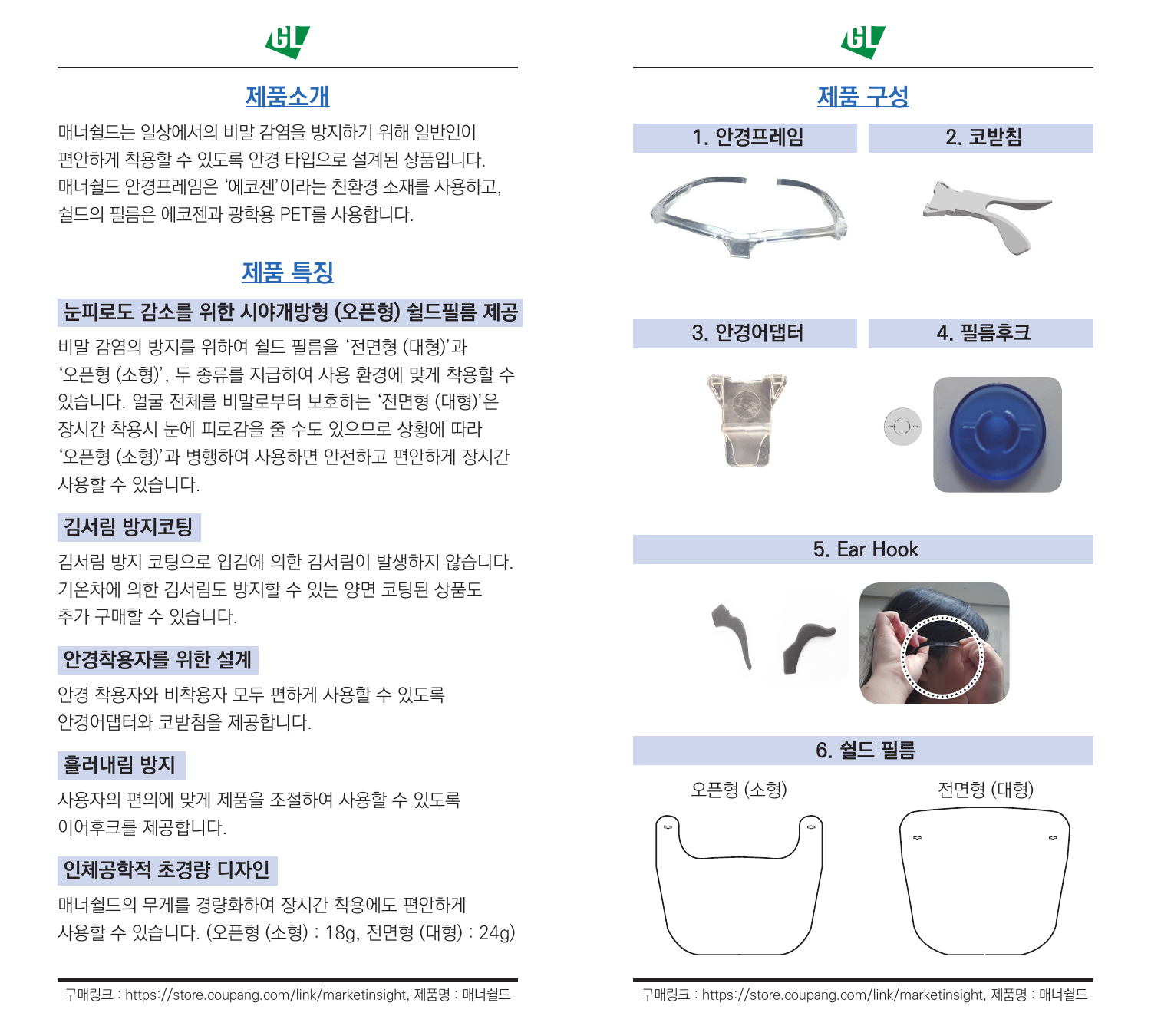# 旧



#### 매너쉴드 조립 방법

1. 안경프레임의 코받침걸이에 안경 착용자는 ❶ 안경어댑터를, 안경 비착용자는 ❷ 코받침을 부착합니다.



2. 컬러 보호 필름 (❶ 김서림 방지 ❹ p ̄ ̄ ̄ ̄ ̄ p ❷ 코팅된 면)과 바깥쪽 보호필름 (❷ 투명 필름)을 벗겨냅니다. 이때 컬러 보호 필름이 착용자의 얼굴 쪽으로 향하게 합니다.



3. 필름 상단 양 끝부분❶에 위치한 구멍에 필름 후크❷의 가로로 돌출된 부분을 맞추어 안경프레임에 부착합니다. 이는 매너쉴드를 착용한 상태에서 쉴드필름을 올리고 내릴 수 있도록 합니다.



4. 안경프레임의 양 끝 다리 부분에 이어후크를 부착하여 흘러내림을 방지합니다. 이어후크는 사용자의 편의에 맞게 조절할 수 있습니다.

\*\*실용신안 및 의장등록 출원중



쉴드필름의 오염이나 훼손에 따라 리필상품을 온라인에서

#### Assembly

❶

- 1. Attach the ❶ adaptor to the goggles if you wear glasses, the ❷ nose grip if you do not.  $\bullet$   $\circ$   $\bullet$   $\circ$   $\bullet$   $\circ$   $\bullet$   $\bullet$   $\bullet$   $\bullet$   $\bullet$ 
	- 2. Ensure the side with the colored (blue or green) protection film is facing your face on the inside. Remove the ❶ colored-protection film on the anti-fog side and then the **2** clear protection film on the other side.  $\bullet$   $\Box$   $\Box$   $\bullet$   $\bullet$
	- 3. Align the horizontal marks on each side<sup>●</sup> of the film and on the inside of the film hooks❷, fix them to the goggles on each leg. This allows you to move the shield film up and down your face
- $\mathbf 0$  $\overline{D}$ ❷

nose grip

4. Use the ear hooks as necessary in order to hold the goggles in place



추가로 구매하여 사용할 수 있습니다. Additional shield films for refills can be purchased online at https://store.coupang.com/link/marketinsight